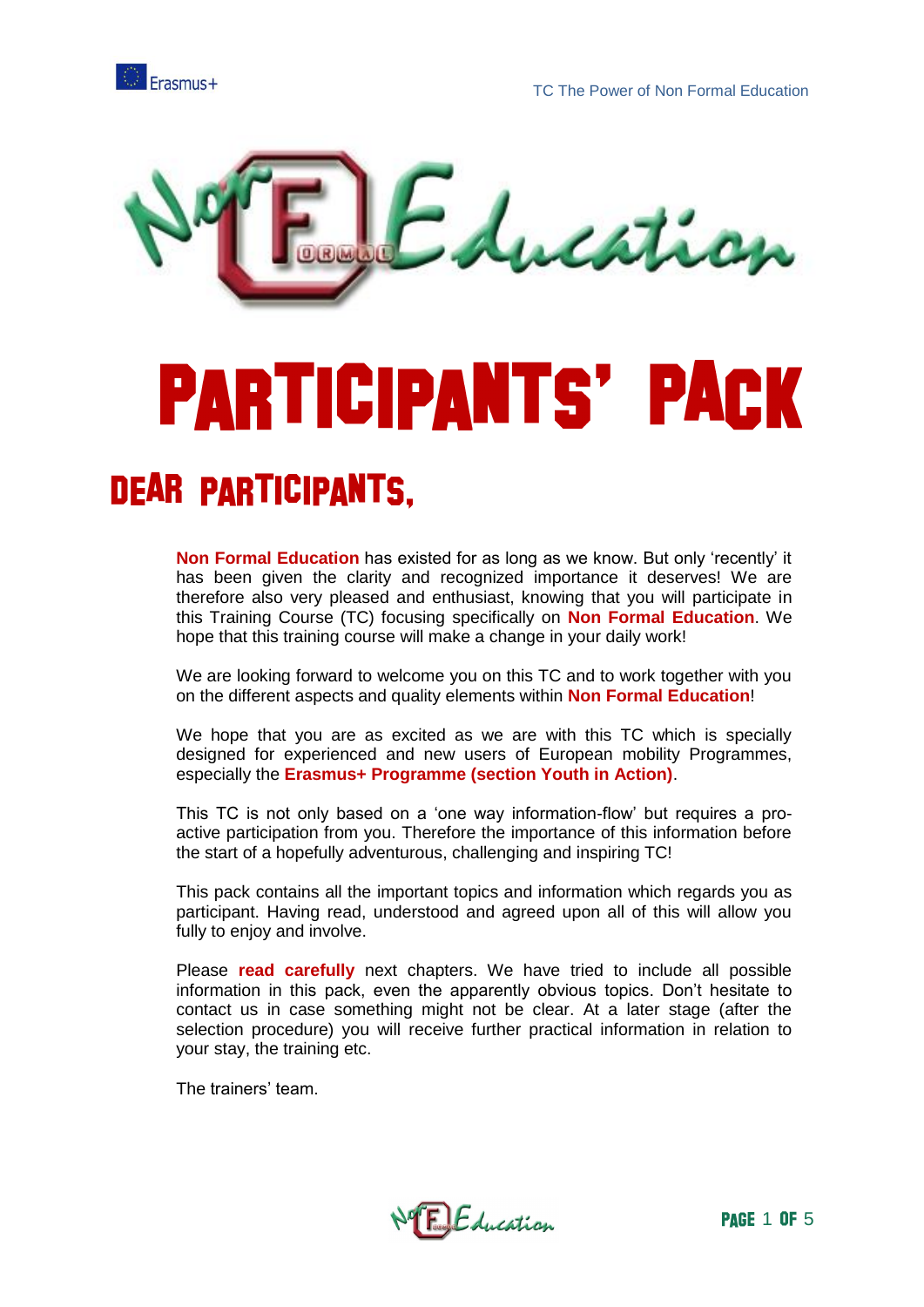

# Erasmus+<br>
SOME ASPECTS...

- **◙** All actors in the youth field (youth leaders, youth workers, local authorities…).
- **◙** Youth workers and youth leaders coming from every country in Europe, either with a long past of using NFE, or in countries where everything has to be build.

Participants should be at least 18 years old and should have a **good level of English**. Group size: max. 30 participants

#### AND 'TO DO WHAT' MORE CONCRETELY?

- **◙** To stimulate the participants to feel and reflect about the power of NFE by experimenting different kind of non formal educational methods.
- **◙** To analyse the role and perception of NFE in our different countries within a common Europe.
- **◙** To understand how NFE methods and approach can be used to promote cultural diversity and intercultural learning (ICL)..
- **◙** To fight against the growing consuming approaches towards young people in the non formal education field and to work on their *real* active participation.
- **◙** To explore meanings, roles, and complementarities of different educational approaches and methods (formal, non formal, informal).
- **◙** To reconsider daily youth work practices.
- To understand the principles of NFE within Erasmus+ and its effects on elements as programme building etc.

This TC can also provide:

 $\rightarrow$  An opportunity to meet possible partner groups and to make contacts in other countries.

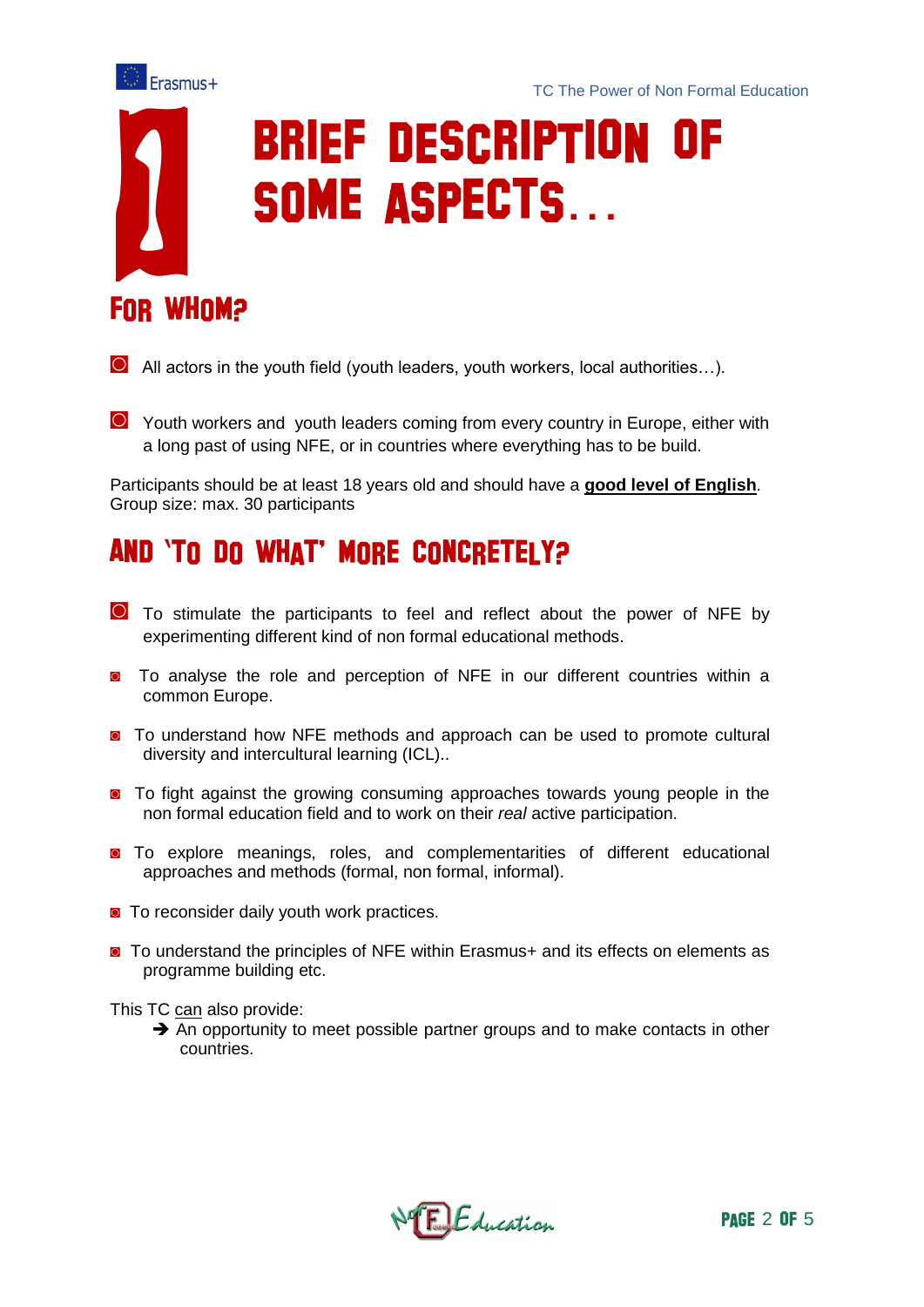



### **THE PROGRAMME**

#### THE PEDAGOGICAL PROCESS

The TC is not limited to the couple of days the participants spend together but starts before the actual encounter. Participants should therefore be well aware that they will be actively involved from the very beginning.

#### A PRE-TRAINING IMMERSION

- **◙** Starting around 6 weeks before the training, through the "NFE News", participants will receive weekly news which invites reflection on pedagogical issues and collect information / documentation. Participants are part of the building of this NFE News. Also a closed Facebook group will be created to promote interactions between participants before TC starts.
- **◙** Issues / topics tackled: perception / recognition of NFE in your country, methods you use/have used…

#### A FUNDAMENTAL FLOW DURING THE TRAINING

- **◙** Experiencing: different educational settings, different non formal education methods (role play, simulation game, exercises...).
- **◙** Reflecting: on the methods and its impacts, on the power and limits of NFE, on building a pedagogical process…
- **O** Transferring: to the own reality of participants, in order to improve ways of working with young people.
- **◙** Sharing: different perceptions, current situations and experiences.
- **◙** Developing: the building capacity of the participants, by including them in the decision process of the project designing (participants will decide some sessions they feel they need to have) but also in the implementation of the program ("Power to the People – the People who are you" moments).

#### THE AFTER-TRAINING CONSOLIDATION

Trainers will be available for the following 2 months through internet for a supportive and consulting approach towards the defined action plans of the participants. Each participant will have the trainers as their mentors during this period.

#### EUHM ...FREE TIME?

When you look at the programme (page 5), you will notice that free time is very sparse. In case you wish to see more of the country, we advise you to come earlier or stay longer (of course, at own expense!). As you make the travel anyway, this might be a good opportunity. Check with your National Agency for possibilities concerning the dates of your ticket. We wish to inform participants that this training course is very intensive, not in physical terms but in terms of 'working time'.

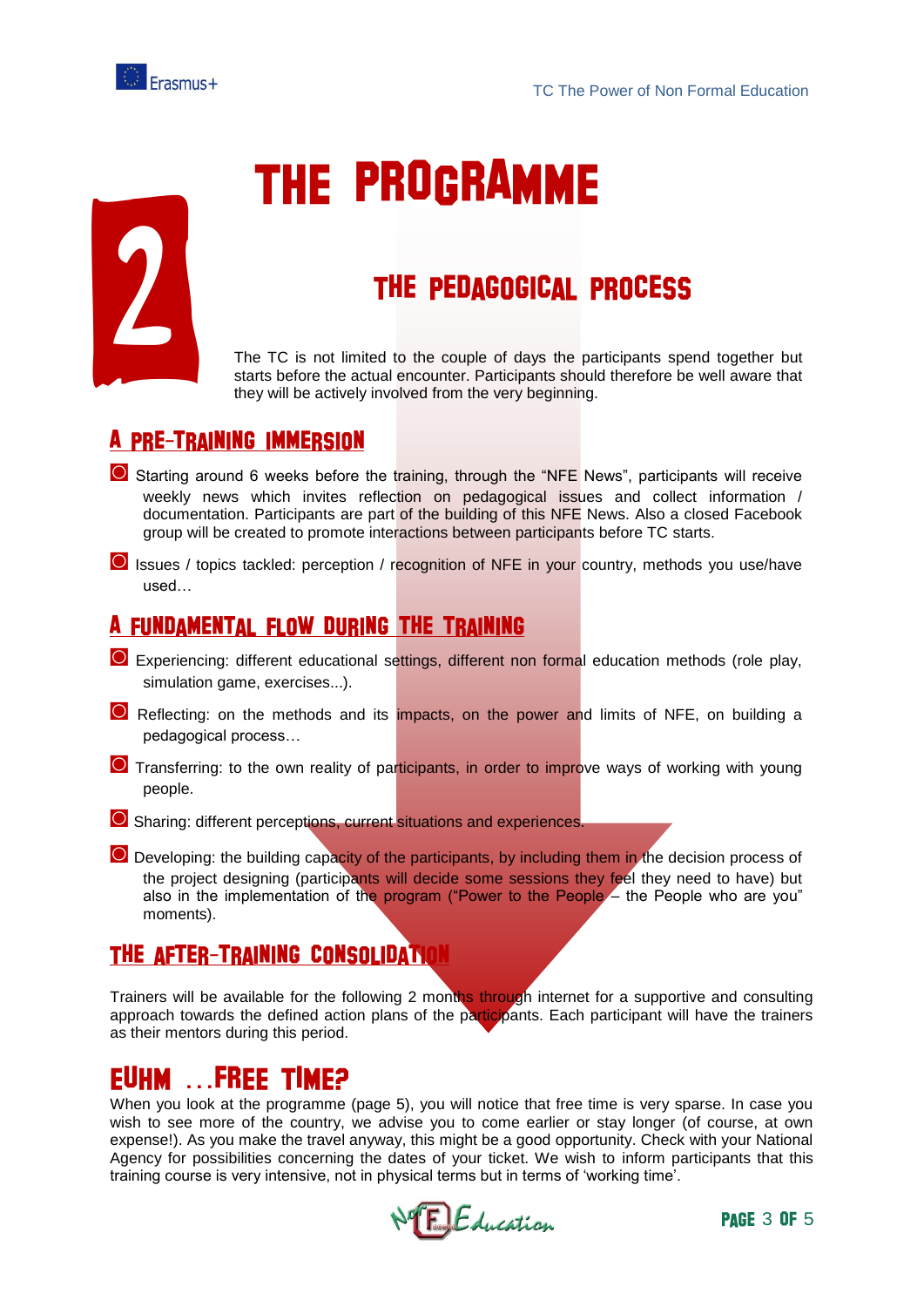

## **FOR YOU TO BRING...**

#### **ABOUT YOUR ORGANISATION**

During this training course, we will not have an organised time slot for each one to present his/her organisation. However, there will be informal opportunities to do so. In case you are interested to do so, we encourage you to bring as much –relevant- materials as possible. In case you wish to bring PowerPoint Presentations or USB with pictures, there will be an opportunity to show these during the informal moments and the coffee breaks.

Useful to bring with you:

- English information about your organisation
- All relevant information you have on the previous international project(s) you've organised / been part off (reports, gadgets, press releases,...).
- Picture, posters, etc.

#### **ABOUT YOUR COUNTRY / REGION / TOWN**

Most of you have probably experienced before an 'Intercultural Evening'. Also during this training course we plan to organise one!

So we invite you to bring posters, postcards, leaflets etc.

Please note that if you bring with you videos you will only be able to watch and show them during your free time, which is sparse. We also wish to invite you to bring gastronomic specialities from your region or country: food (attention: it is not possible to heat food or to cook light dishes in the training centre) and drinks for this 'Intercultural Evening'.

Bring some traditional/typical and party music, or other special things typical from your country that you wish to share during this evening and other evenings. Bringing with you different board games or a music instrument to be used at informal times is not forbidden!  $\odot$ 





This TC will be run by a team of 3 experienced trainers:

**◙** Denis Morel [\(http://trainers.salto-youth.net/DenisMorel/\)](http://trainers.salto-youth.net/DenisMorel/)

**◙** Jo Claeys [\(http://trainers.salto-youth.net/JoClaeys/\)](http://trainers.salto-youth.net/JoClaeys/)

**◙** Simona Molari [\(http://trainers.salto-youth.net/SimonaMolari/\)](http://trainers.salto-youth.net/SimonaMolari/)

Looking forward to meet you soon!

#### **The NFE trainers' team**